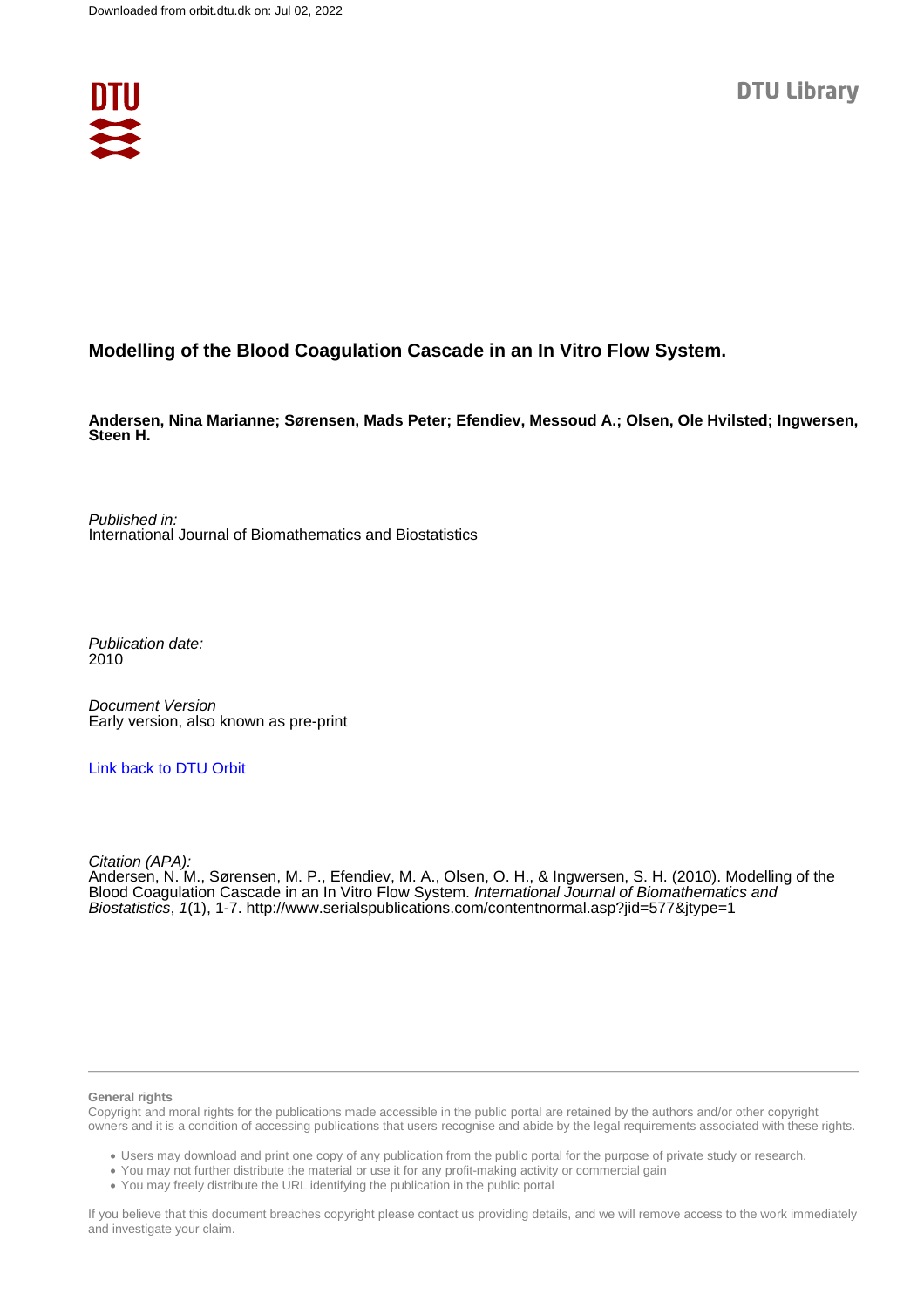## MODELLING OF THE BLOOD COAGULATION CASCADE IN AN IN VITRO FLOW SYSTEM

### N. M. ANDERSEN<sup>(2,3)</sup>, M. P. SØRENSEN<sup>(2)</sup>, M. A. EFENDIEV<sup>(1)</sup>, O. H. OLSEN<sup>(3)</sup>, AND S. H. INGWERSEN<sup>(4)</sup>

Abstract. We derive a mathematical model of a part of the blood coagulation cascade set up in a perfusion experiment. Our purpose is to simulate the influence of blood flow and diffusion on the blood coagulation pathway. The resulting model consists of a system of partial differential equations taking into account the spatial distribution of the biochemical species. An important issue is inclusion of a dynamic boundary condition describing adhesion of activated platelets on a collagen coated top lid in the perfusion chamber. The validity of the model is established through criteria on the reaction diffusion and flow equations, which guarantee non negative concentrations at all times. The criteria is applied to the model of the blood coagulation cascade.

#### 1. INTRODUCTION

The development of a new medicament is a long term enterprise and a typical time span from the first ideas to a product on the market is of the order 10 years and the development costs can easily exceed one billion Euro. Substantial expenditures are on testing for effectiveness to cure and on testing for adverse effects. Since the mid nineties drug development has increased in costs by about a factor of two, and at the same time the number of new products have been reduced by half. A further pressure on drug development comes from governments seeking cheaper medical treatment in order to avoid exploding health care expenses. The pharmaceutical companies are seeking ways to make the drug development more predictable and financially safe. We believe that mathematical modelling of biosystems can be used as one of more scientific tools to advance the development of medicine. In particular when it comes to structuring large data sets and understanding the dynamics of biochemical reactions, cell and organ functioning and other processes. Due to the complexity of bio systems this is far from an easy task and progress is difficult.

In this article we shall illustrate the use of mathematical modelling in the pharmaceutical industry by an example from the development of a blood coagulation treatment with the coagulation factor VII [1, 2]. More specific we derive a mathematical model for a blood coagulation cascade set up in a perfusion experiment conducted at Novo Nordisk A/S. Cleaned blood with thrombocytes are used and coagulation factors are added in a controlled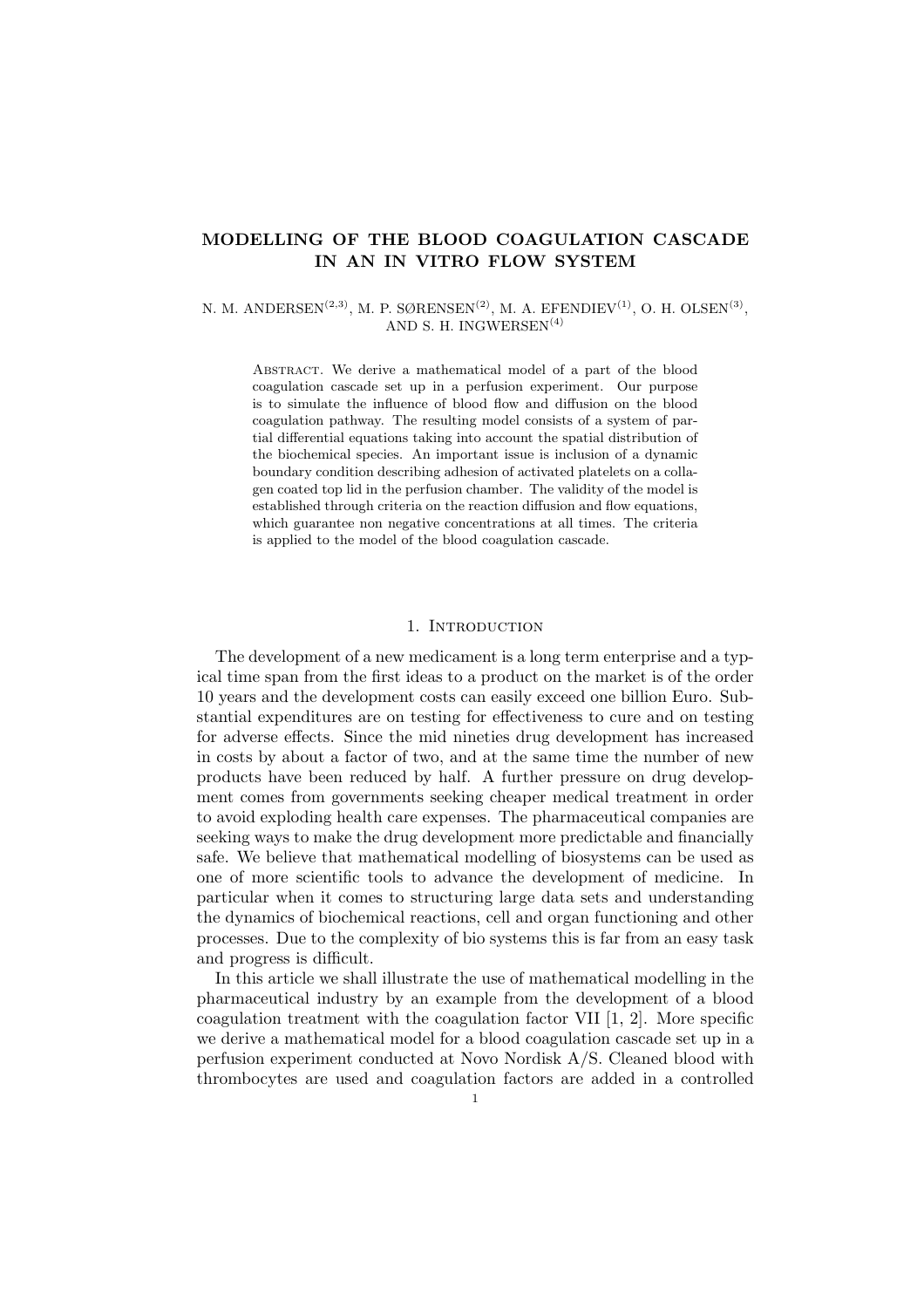$\mathbb{X}$ . M. ANDERSEN<sup>(2,3)</sup>, M. P. SØRENSEN<sup>(2)</sup>, M. A. EFENDIEV<sup>(1)</sup>, O. H. OLSEN<sup>(3)</sup>, AND S. H. INGWERSEN<sup>(4)</sup>

fashion. We investigate the influence of blood flow and diffusion on the blood coagulation pathway by deriving a model consisting of a system of partial differential equations taking into account the spatial distribution of the bio chemical species. In the experiment activated blood platelets adhere to a collagen coated top lid of the perfusion chamber. The amount of adhered platelets can be measured and the production of platelets as function of various parameters can be investigated experimentally. In the mathematical model the adhesion is described by a dynamical boundary condition for the activated platelets. The validity of the model is established by a mathematical criteria, which states conditions on the reaction diffusion advection equations, guaranteeing non-negative concentrations at all times. While some sufficient conditions for positive invariance of diffusion-reaction equations are known in the literature, e.g. in [3], [4] and [5], we present here a criterion that is also necessary. The criteria is applied to the model of the blood coagulation cascade.

### 2. The blood coagulation cascade and the mathematical model

The blood coagulation cascade is an important bio chemical reaction pathway for preventing leakage in the vascular system in cases of vein or artery injuries. The zymogen with the name factor VII flows in the blood, while its co-factor is buried in the blood vessel walls. In the event of an injury the co-factor becomes exposed to factor VII and activates this zymogen to the enzyme factor VIIa, which in turn starts the coagulation cascade. The cascade involves a number of biochemical species, including blood platelets and thrombin. Thrombin activates formation of fibrin, which polymerizes into actin fibers, and the platelets turns sticky and seals off the leakage. The formed clog of platelets is mechanically stabilized by the actin fibers [6].

Recombinant factor VIIa has proven to be an effective treatment of a number of disorders in the blood coagulation cascade [1, 2] as it enhances thrombin production at the site of an injury. In order to investigate the coagulation cascade, perfusion experiments have been conducted [1, 7]. Washed platelets and red cells were combined to obtain plasma-free blood. The reconstituted blood was perfused over a collagen-coated surface in the presence of a thrombin generating system consisting of purified coagulation factors rFVIIa, Factor FX and prothrombin. Platelets adhere to the surface, become activated, and expose procoagulant phospholipids. Subsequently, rFVIIa binds to these phosphatidylserine-exposing platelets, on which it activates FX independently of TF. The resulting FXa combines with Factor V released from platelets  $\alpha$  -granules, and the resulting prothrombinase complex converts prothrombin to thrombin. Platelet adhesion was expressed as the percentage of the surface covered with platelets [1].

In this way measurements of the amount of adhered platelets provides information on the production of activated platelets and its dependence on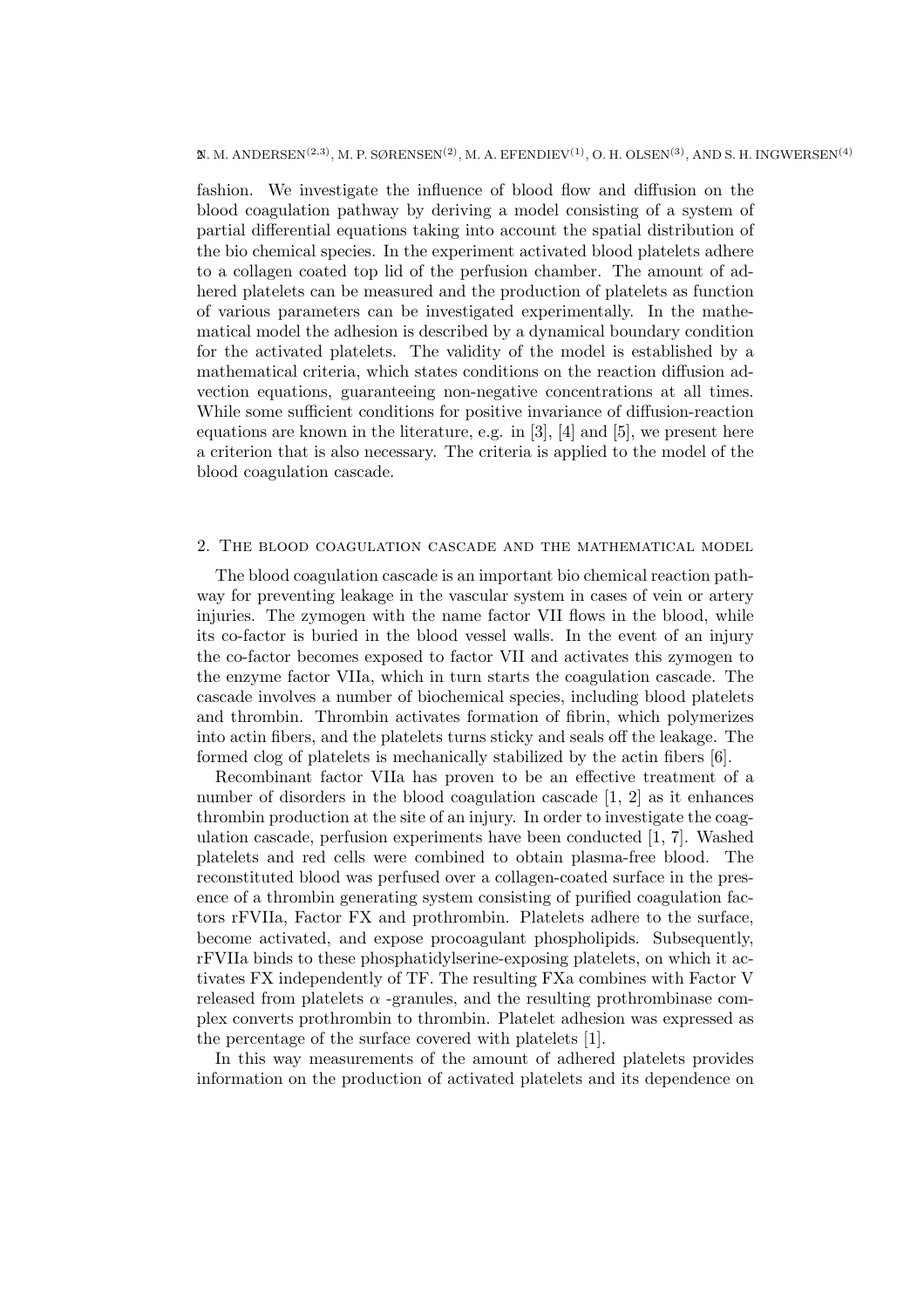various species or factors and parameters in the reaction pathway. Nonactivated thrombocytes is denoted by T. The activated platelets play an important role in forming binding sites for the bio chemical reactions for the formation of thrombin, factor IIa. Thrombin catalyzes transformation from inactivated to activated platelets, thereby enhancing the activation of platelets.

In the case where we incorporate blood flow and diffusion of say  $k$  biochemical species, the mathematical models of the blood coagulation cascade has the general form

(1) 
$$
\frac{\partial u_i}{\partial t} = f(u_1, \dots, u_k) + \nabla(D_i \nabla u_i) - \nabla(v u_i) .
$$

Here k is the number of species and  $i=1, 2, \ldots, k$ . The concentration of species i we denote  $[i]=u_i(r,t)$  and it depends on the spatial variables  $r=$  $(x, y, z)$  and time t. The function f describes the dynamics of the bio chemical reactions and  $\nabla$  is the operator  $(\partial_x, \partial_y, \partial_z)$ . The solution of the above concentrations is sought in a given space  $\Omega$  with boundary  $\Gamma = \partial \Omega$ . Unique solutions  $u_i$  are determined from specified boundary and initial conditions. The function  $f$  determines the reaction dynamics, the blood flow velocity is  $v=v(r, t)$  and  $D_i$  is the diffusion constant matrix, which here is diagonal. Anisotropic diffusion is modelled by using different values of the diagonal constants. The presence of erythrocytes (red blood cells) in blood vessels tend to push the much smaller platelets from the center to the vessel walls, a phenomenon which can be taken into account by invoking anisotropic diffusion. The same is observed in perfusion channels when erythrocytes is present. A number of studies present various models of the blood coagulation cascade or parts of the cascade [8, 9, 10, 11]. Furthermore, numerous suggestions for simplified models comprising just a few coupled equations are presented in the literature [12, 13, 14, 15].

We have developed a model for a perfusion experiment [1] consisting of 17 biochemical factors or species. These include thrombocytes T, Ta, factors II (prothrombin) and IIa (thrombin), factors X and Xa, factors VII and VIIa, factors V and Va, the tenase complex Xa-Va-Ta, where factor Xa and Va is bound to the surface of an activated platelet Ta. Finally, we have included binding sites on the platelets specific for the factors X, VII and II [16]. Here we shall not present the entire system of coupled equations for the coagulation cascade studied, but discuss one equation to illustrate how the complete model is constructed. In the perfusion experiment thrombin activates thrombocytes according to the reaction

(2) 
$$
\text{IIa} + \text{T} \stackrel{k}{\rightarrow} \text{Ta} + \text{IIa} \ .
$$

In the above reaction scheme k denotes the reaction rate. For Ta the model equation becomes [16]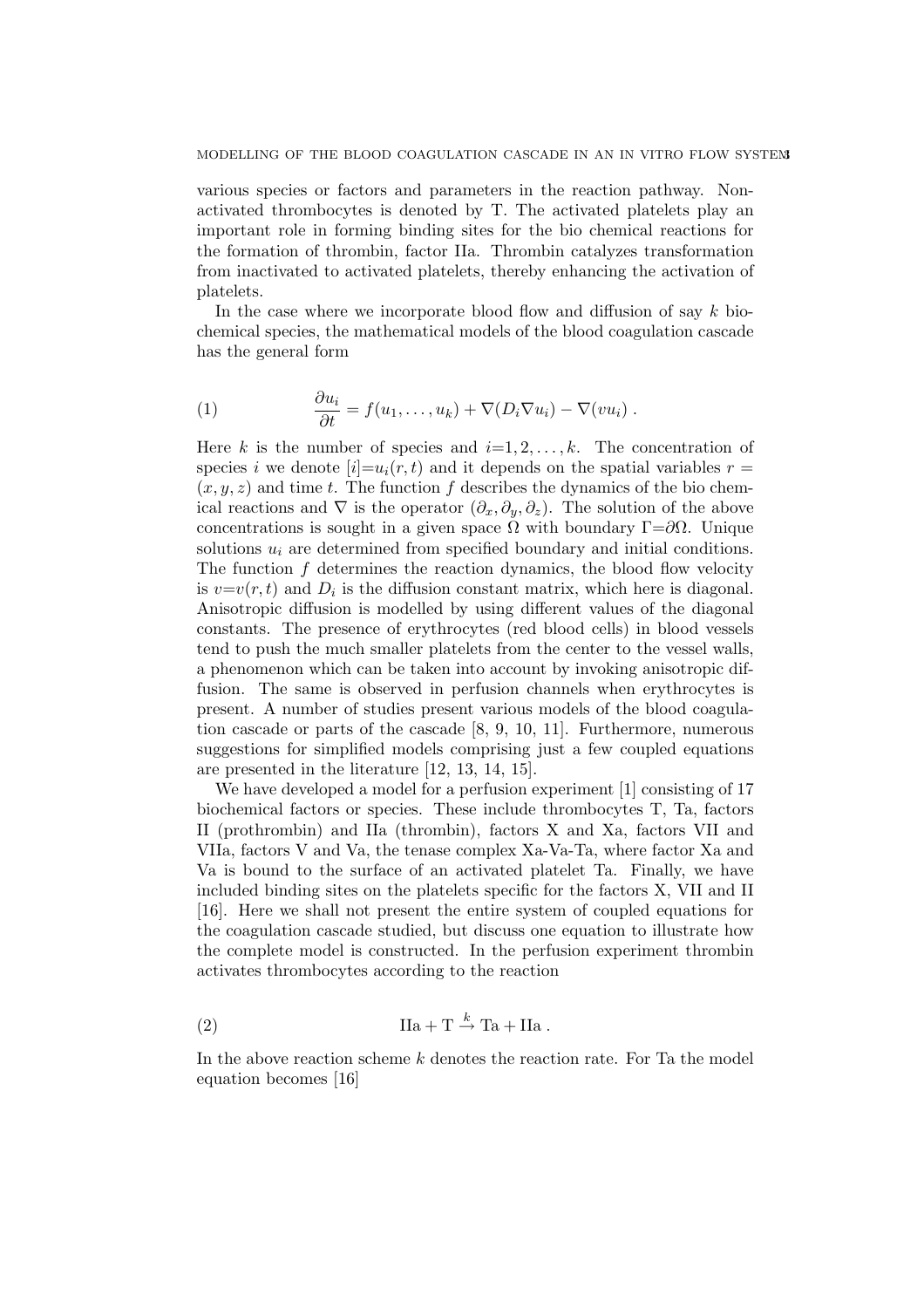

FIGURE 1. Sketch of the perfusion chamber.

(3) 
$$
\frac{\partial [Ta]}{\partial t} = -k [T] \frac{[IIa]}{c + [IIa]} + D_{Ta}\Delta[Ta] - \nabla(v[Ta]).
$$

The variable [Ta] is the concentration of thrombocytes and  $\Delta$  is the Laplacian. We have conducted simulations of the blood coagulation cascade as it appears in a perfusion experiment. The perfusion chamber is shaped as a rectangular box of length  $\ell$ , width w and hight h, and constructed so that  $h \ll w \ll \ell$ . A coordinate system is inserted where the x-axis is parallel to the box length  $(0 \le x \le \ell)$ , the y-axis is parallel to the hight edge  $(0 \le y \le h)$  and the z-axis is parallel to the width edge of the box  $(-w/2 \leq z \leq w/2)$ . The boundary conditions used are: influx, with uniform concentration of the reacting species, at  $x = 0$ , outflow at  $x = \ell$  and isolation at all other surfaces with one exception. The top lid of the perfusion chamber is coated by collagen and activated sticky platelets will adhere to the collagen. In mathematical terms this leads to a dynamical boundary condition where the concentration of the bounded platelets TaB becomes a time and space dependent variable  $[TaB]$  which satisfy a differential equation defined on the boundary and coupled to the full system (1) defined in  $\Omega$ . In the experiment presented in reference [1] activated blood platelets Ta attach to the collagen coated top lid  $\Gamma_1$  leading to the reaction

(4) 
$$
Ta + \theta \stackrel{k_1}{\rightarrow} Tab,
$$

with  $k_1$  being the associated binding rate. Here  $\theta$  is the concentration of free binding sites on the lid. TaB is an activated platelet bounded to site θ. The total number of binding sites  $θ_0$  is assumed conserved and hence the concentrations of binding sites and activated bounded platelets obey  $[\theta]+[TaB] = \theta_0$ . The boundary condition now becomes dynamic for Ta and reads [9, 17]

(5) 
$$
\frac{\partial [TaB]}{\partial t} = k_1 [Ta](\theta_0 - [TaB]) \text{ on } \Gamma_1.
$$

Note that in our perfusion system all other species than Ta satisfy insulating boundary conditions on the top lid. The dynamic boundary condition in (5) provides the concentration  $[TaB]$  from which we can calculate the total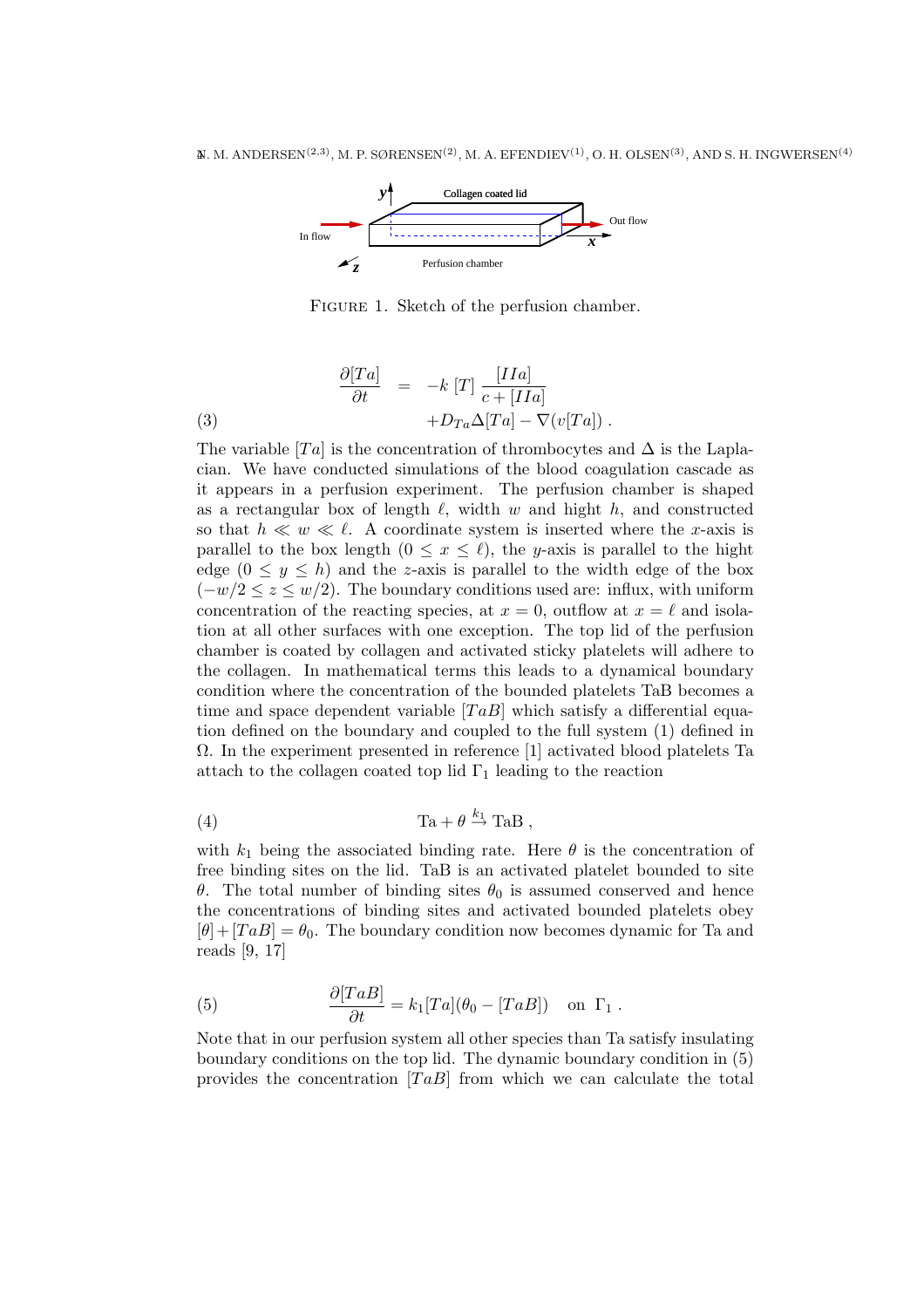amount of adhered platelets, which in turn provides information on the production of activated platelets.

## 3. Verifying models containing diffusion, transport and interaction of species

For models of bio chemical reactions we must demand that the concentration of species are non-negative at all times. In deriving a model like (1) it is not beforehand guarantied that this property is satisfied, and numerical simulations cannot answer the question if the model in this sense is valid or not. Even though numerical simulations can provide empirical evidence we can never be sure. In order to validate reaction diffusion convection equations, we have proved the below theorem 1, which provides criteria for the model guarantying non-negative concentrations for all times [18]. The theorem is proved for a slightly generalized version of Eq. (1) in the form

(6) 
$$
\frac{\partial u}{\partial t} = a\Delta u - \gamma \cdot Du + f(u) ,
$$

with initial conditions  $u(r, 0) = u_0(r)$ , and the boundary conditions are of Dirichlet type  $u(r,t) = 0$  on  $\Gamma$ . The matrix a is  $(k \times k)$  with constant coefficients such that  $a+a^* > 0$  (a is positive definite), and  $f \in C^1(R^k, R^k)$ . Here  $\gamma \cdot Du = \sum_{i=1}^{k}$  $\sum_{i=1}^k \gamma_i \partial_{x_i} u$ , with  $\gamma_i$  a  $(k \times k)$ -matrix with constant coefficients. We assume that solutions u to (6) with initial data  $u(0, \cdot) = u_0$  exist under appropriate compatibility conditions. We establish a criterion for positive invariance of the positive cone  $K^+ = \{u_1 \geq 0, \ldots, u_k \geq 0\}$ , that is if u is a solution originating from initial data  $u_0$  then

(7) 
$$
u_0 \in K^+ \Longrightarrow u(t) \in K^+ .
$$

We have proved the following theorem

**Theorem 1:** Let a,  $\gamma_i$ ,  $i = 1, ..., k$ , be  $(k \times k)$ -matrices with constant coefficients, such that  $a + a^* > 0$  and  $f \in C^1(R^k, R^k)$ . Let  $u_0 \in L^2(\Omega, R^k)$ and the compatibility conditions on the data of (6) hold. Then in order to preserve the non-negative cone for (6) necessary and sufficient conditions are that the matrices a and  $\gamma_i$ ,  $i = 1, \ldots, k$  are diagonal and

$$
f_i(u_1,\ldots,\underset{i}{0},\ldots,u_k) \geq 0,
$$
  
for  $u_1 \geq 0,\ldots,u_k \geq 0.$ 

The proof of the theorem 1 is not provided here but is presented in reference [18]. We should remark that the result of the Theorem 1 can be extended to the cases a) Robin boundary condition (both homogeneous and non homogeneous) and b) Dynamic boundary condition (both homogeneous and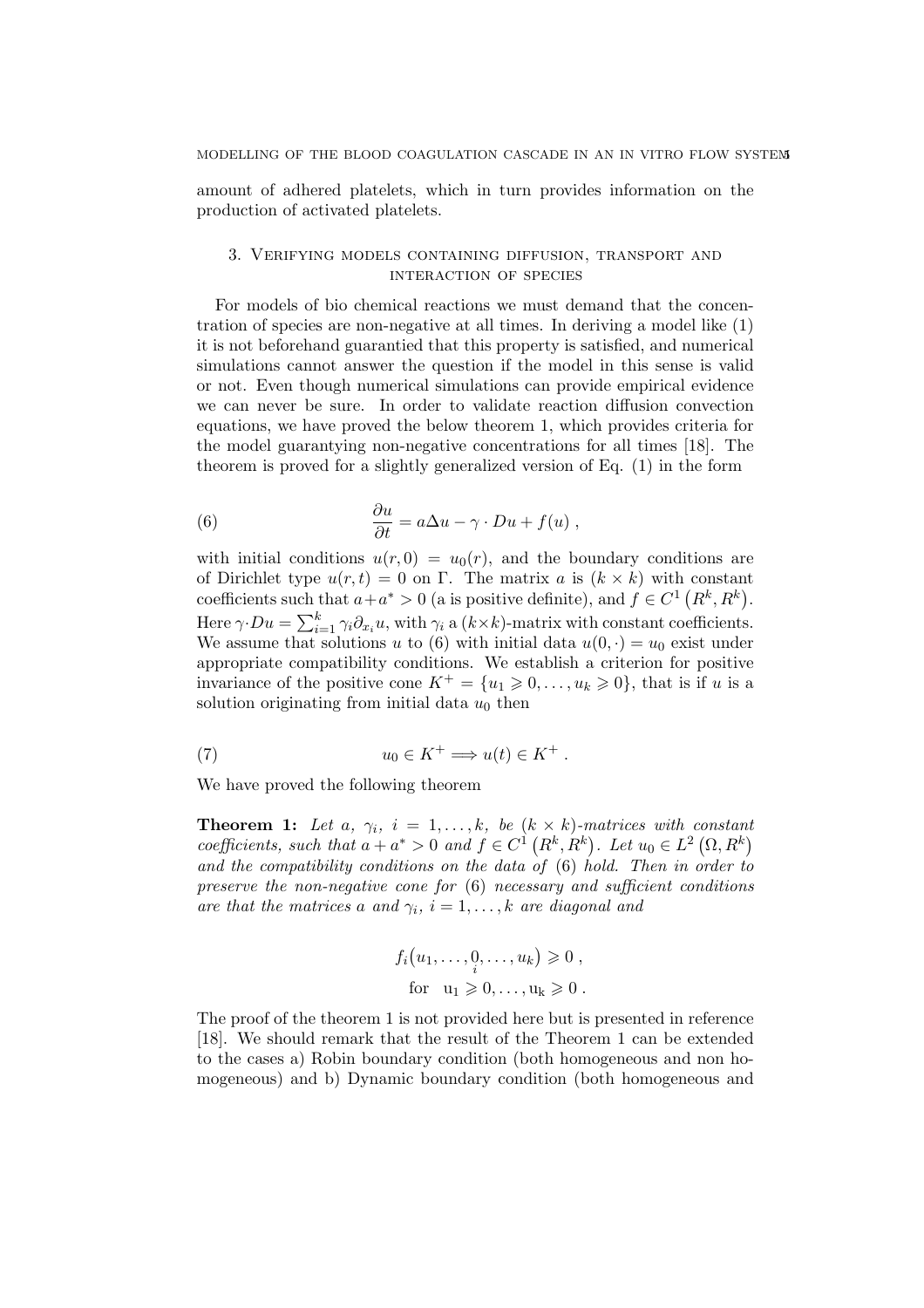

FIGURE 2. The concentration  $T_a$  of activated platelets Ta in the perfusion chamber at time  $t = 10$ . Parameters:  $k = 1$ ,  $c = 1, \ \theta_0 = 1, \ k_1 = 0.04.$  The diffusion matrix is  $D_T =$  $\{D \ 0\}$ :  $\{0\ 100 \cdot D\}$  where  $D = 4.2703 \cdot 10^{-5}$ . Concentration at inlet:  $|Ta| = 5$ . The Poiseuille flow velocity is  $v = a_c y(1-\alpha)$ y), where  $a_c = 1.7297$ .

non homogeneous) with suitable assumptions on the boundary data (for example, in the case  $u|_{\Gamma} = g_1(x')$  we have to assume  $g_1 \geq 0$  or in the case  $\partial u/\partial n|_{\Gamma} = g_2(x')$  accordingly  $g_2 \geq 0$  e.t.c. By inspection of our full system of equations for the perfusion experiment we observe that each component of the vector f satisfies the condition in theorem 1. Hence the model is valid with respect to providing non-negative concentrations at all times.

### 4. Simulations of the blood coagulation model

In order to illustrate the solution of the model of the blood coagulation cascade in the perfusion experiment, we have implemented a scaled version of the model in the finite element program Comsol [19]. The scaling is chosen to provide variables and constants without units in the model equations. This is done by multiplying the concentration variables, the space variables and the time by suitably chosen constants. We have conducted simulations of a two dimensional slice of the perfusion chamber  $(xy\text{-plane})$ placed at the center of the chamber  $(z = 0)$ . The blood flow through the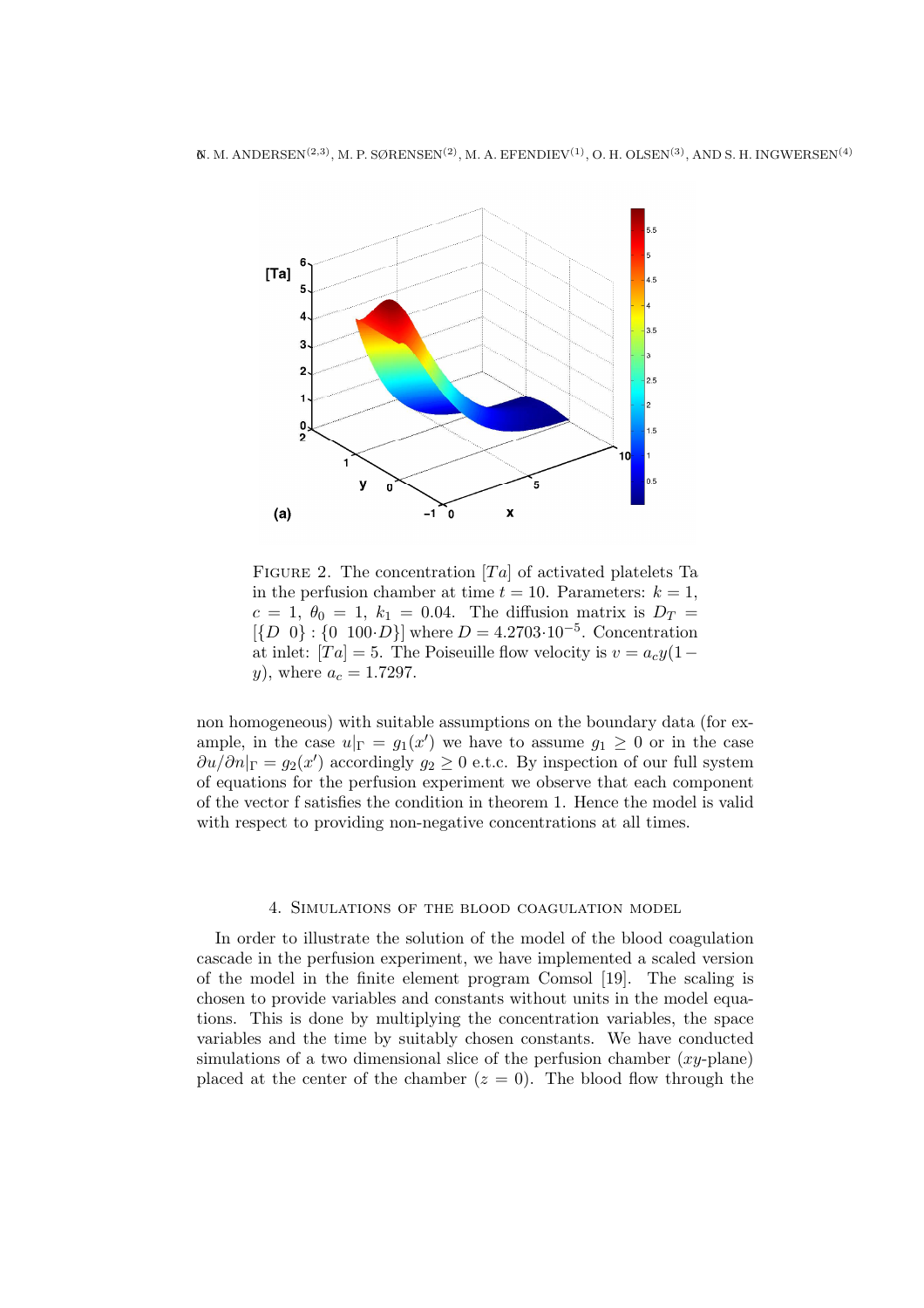

FIGURE 3. The concentration of activated platelets in the perfusion chamber at time  $t = 40$ . Parameters as in Fig. 1.

perfusion chamber is assumed to be a Poiseuille flow depending only on y through the relation for the flow velocity  $v(y)=a_cy(1-y)$ , where the parameter  $a_c$  is a constant determining the flow volume. The simulation results are presented in figures 2 and 3, showing the concentration  $[Ta](x, y, t)$  as function of space at times  $t = 10$  and  $t = 40$ . In accordance with theorem 1 we observe that the concentration of Ta is non-negative throughout the solution space. The influence of the diffusion is relatively large and leads to nearly uniform concentration down stream at times larger than about  $t = 50$ .

The dynamic boundary condition (5) influences the concentration of the active platelets at the top boundary  $(y=h)$ . Initially the platelet adhesion decreases the concentration of platelets close to  $y = h$ , see Fig. 2. At later times the free binding sites on the top lid are all filled and the concentration of bound platelets TaB saturates. The saturation leads to no adhesion of the platelets at the top boundary and eventually the boundary acts as an insulating boundary for Ta, resulting in increased concentration of Ta close to  $y = h$ , see Fig. 3.

In experiments the total amount of platelets sticking by adhesion to the top lid is measured. The time evolution of the concentration of the bound platelets TaB is presented in Fig. 4 showing that first platelets close to the inlet at  $x = 0$  binds to the surface of the top lid. Downstream less platelets are available and the concentration of bound platelets are low. Eventually, the bound platelets will fill in the empty sites downstream and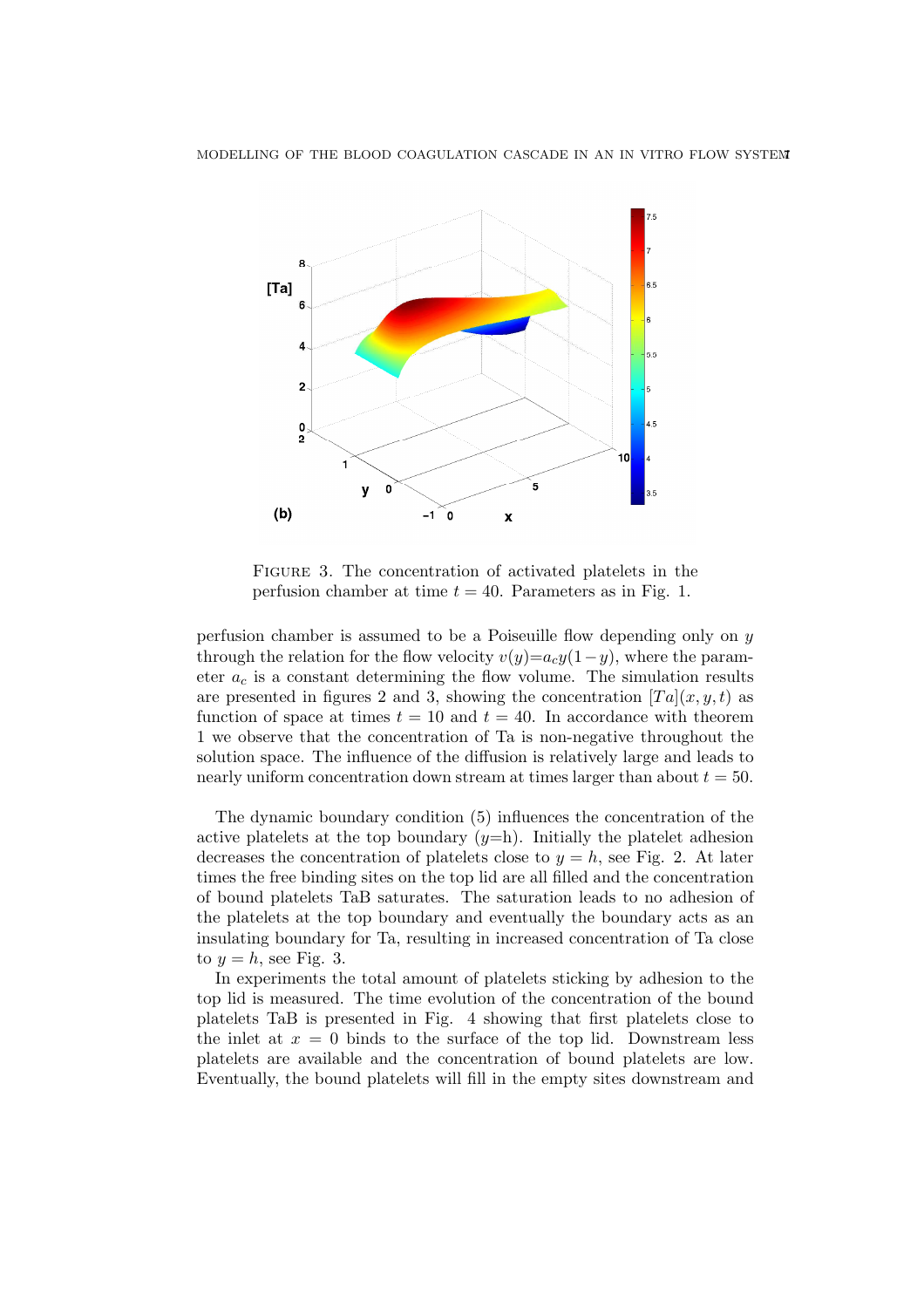

FIGURE 4. The concentration  $[TaB]$  as function of x of activated platelets bounded to the top lid of the perfusion chamber at  $y = 1$  for the times indicated. Parameters as in Fig. 1.

the entire lid saturates. A more realistic model of the adhesion of platelets at the boundary should allow for layers of platelets to build up and hence the boundary becomes a moving boundary, a complexity we have chosen to neglect here.

In summary we have developed a mathematical criteria for judging the validity of reaction diffusion convective type differential equation models. The criteria guaranties non negative values of the concentrations of the species for all times. We have used the criteria on a model of the blood coagulation cascade as investigated in a perfusion experiment with a reduced number of coagulation factors. The model is solved using a finite element code in order to illustrate the use of the criteria and to illustrate the influence of diffusion and convection on the coagulation cascade with a dynamic boundary condition modelling adhesion of blood platelets to a collagen coated surface. Models of the blood coagulation cascade, or other bio chemical reaction pathways, we believe can guide experiments or serve as a tool where it is possible to see processes otherwise not visible in experiments, that could be concentrations in hidden places, or concentration gradients, etc. Together with actual experimental results, model simulations can supplement the scientific data collection for fruitful discussions and aid more reliable and fast development of new medical treatments.

Acknowledgements: ME acknowledge DTU Mathematics for an Otto Mønsted Guest Professorship (Grant No. 08-12-970). This work received funding from MECOBS, contract No. 274-05-0589. MPS and NMA acknowledge support from EU through the Network of Excellence, BioSim, grant No. LSHB-CT-2004-005137. MPS wish to thank the Institute of Biomathematics and Biometry for its hospitality.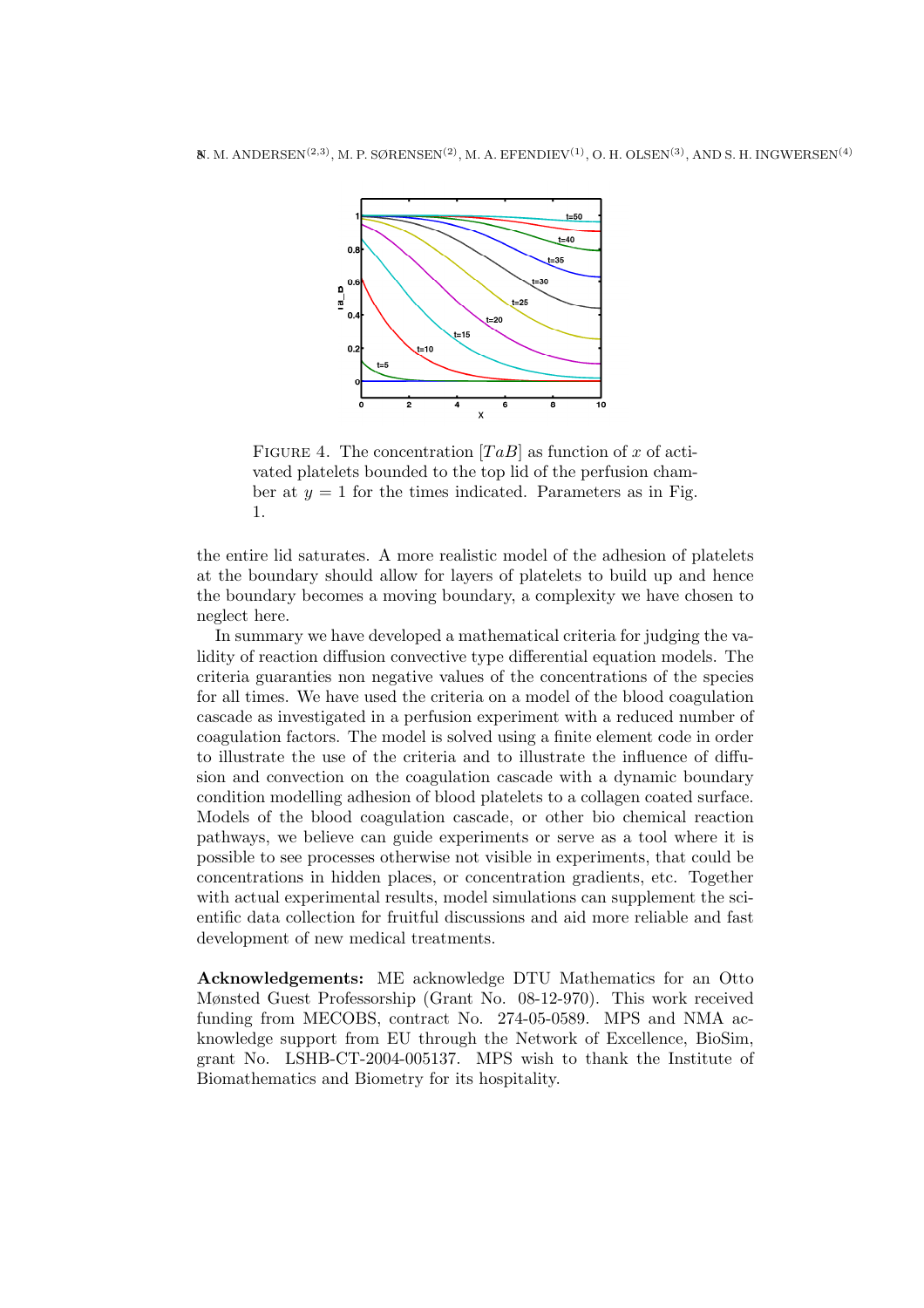#### **REFERENCES**

- [1] T. Lisman, J. Adelmeijer, S. Cauwenberghs, E.C.M. Van Pampus, J.W.M. Heemskerk and P.G. de Groot. Recombinant factor VIIa enhances platelet adhesion and activation under flow conditions at normal and reduced platelet count, Journal of Thrombosis and Haemostasis, Vol. 3, pp. 742751, 2005.
- [2] O.H. Olsen and E. Persson. Cofator-induced and mutational activity enhancement of coagulation factor VIIa, Cell. Mol. Life Sci., Vol. 65, pp. 953-963, 2008.
- [3] H. Matano. Strongly Order-Preserving Local Semi-Dynamical Systems: Theory and Applications, in Semigroups, Theory and Applications, Vol. 1, H. Brezis, M.G. Craudall and F. Kappel, eds., Res. Notes in Math., 141, Longman Scientific and Technical, London, pp. 178-185, 1986.
- [4] H.L. Smith. Monotone Dynamical Systems: An Introduction to the Theory of Competitive and Cooperative Systems, Series: Mathematical Surveys and Monographs, Vol. 41, American Mathematical Society, 1995.
- [5] J. Smoller. Shock Waves and Reaction-Diffusion Equations, Series: Grundlehren der mathematischen Wissenschaften, Vol. 258, Springer Verlag, 1994.
- [6] R.D. Guy. Fibrin gel formation in a shear flow, Mathematical Medicine and Biology, Vol. 24, pp. 111-130, 2007.
- [7] X.M. Zhao, Y.P. Wu, H.X. Cai, R. Wei, T. Lisman, J.J. Han, Z. L. Xia, P.G. de Groot. The influence of the pulsatility of the blood flow on the extent of platelet adhesion, Thrombosis Research, Vol. 121, pp. 821-825, 2008.
- [8] M. Anand, K. Rajagopal and K.R. Rajagopal. A Model Incorporating some of the Mechanical and Biochemical Factors Underlying Clot Formation and Dissolution in Flowing Blood, Journal of Theoretical Medicine, Vol. 5 (3-4), pp. 183218, 2003.
- [9] E.A. Ermakova, M.A. Panteleev and E.E. Schnol. Blood coagulation and propagation og autowaves in flow, Pathophysiology of Haemostasis and Thrombosis, Vol. 34, pp. 135-142, 2005.
- [10] A.I. Lobanov and T.K. Starozhilova. The effect of convective flows and blood coagulation processes, Pathophysiology of Haemostasis and Thrombosis, Vol. 34, pp. 121-134, 2005.
- [11] M.A. Panteleev, M.V. Ovanesov, D.A. Kireev, A.M. Shibeko, E.I. Sinauridze, N.M. Ananyeva, A.A. Butylin, E.L. Saenko and F.I. Ataullakhanov. Spatial propagation and localization of blood coagulation are regulated by intrinsic and protein C pathways, respectively, Biophysical Journal, Vol. 90, pp. 1489-1500, 2006.
- [12] V.I. Zarnitsina, F.I. Ataullakhanov, A.I. Lobanov and O.L. Morozova Dynamics od spatially nonuniform patterning in the model of blood coagulation, Chaos, Vol. 11 (1), pp. 5770, 2001.
- [13] F.I. Ataullakhanov, V.I. Zarnitsina, A.V. Pokhilko, A.I. Lobanov and O.L. Morozova. Spatio-temporal dynamics of blood coagulation and pattern formation. A theoretical approach, Int. Jour. of Bifurcation and Chaos, Vol. 12 (9), pp. 19852002, 2002.
- [14] F.I. Ataullakhanov, V.I. Zarnitsina, A.Yu. Kondratovich, E.S. Lobanova and V.I. Sarbash. A new class of stopping self-sustained waves: a factor determining the spatial dynamics of blood coagulation, Physics - Uspekhi, Vol. 45 (6), pp. 619636, 2002.
- [15] J. Müller, S. Brandt, K. Mayerhofer, T. Tjardes and M. Maegele. *Tolorance and* threshold in the extrinsic coagulation system, Mathematical Biosciences, Vol. 211 $(2)$ , pp. 226-254, 2008.
- [16] A.L. Kuharsky and A.L. Fogelson. Surface-Mediated Control of Blood Coagulation: The Role of Binding Site Densities and Platelet Deposition, Biophysical Journal Vol. 80, pp. 10501074, 2001.
- [17] J.B. Haun and D.A. Hammer Quantifying nanoparticle adhesion mediated by specific molecular interactions, Langmuir, Vol. 24, pp. 88218832, 2008.